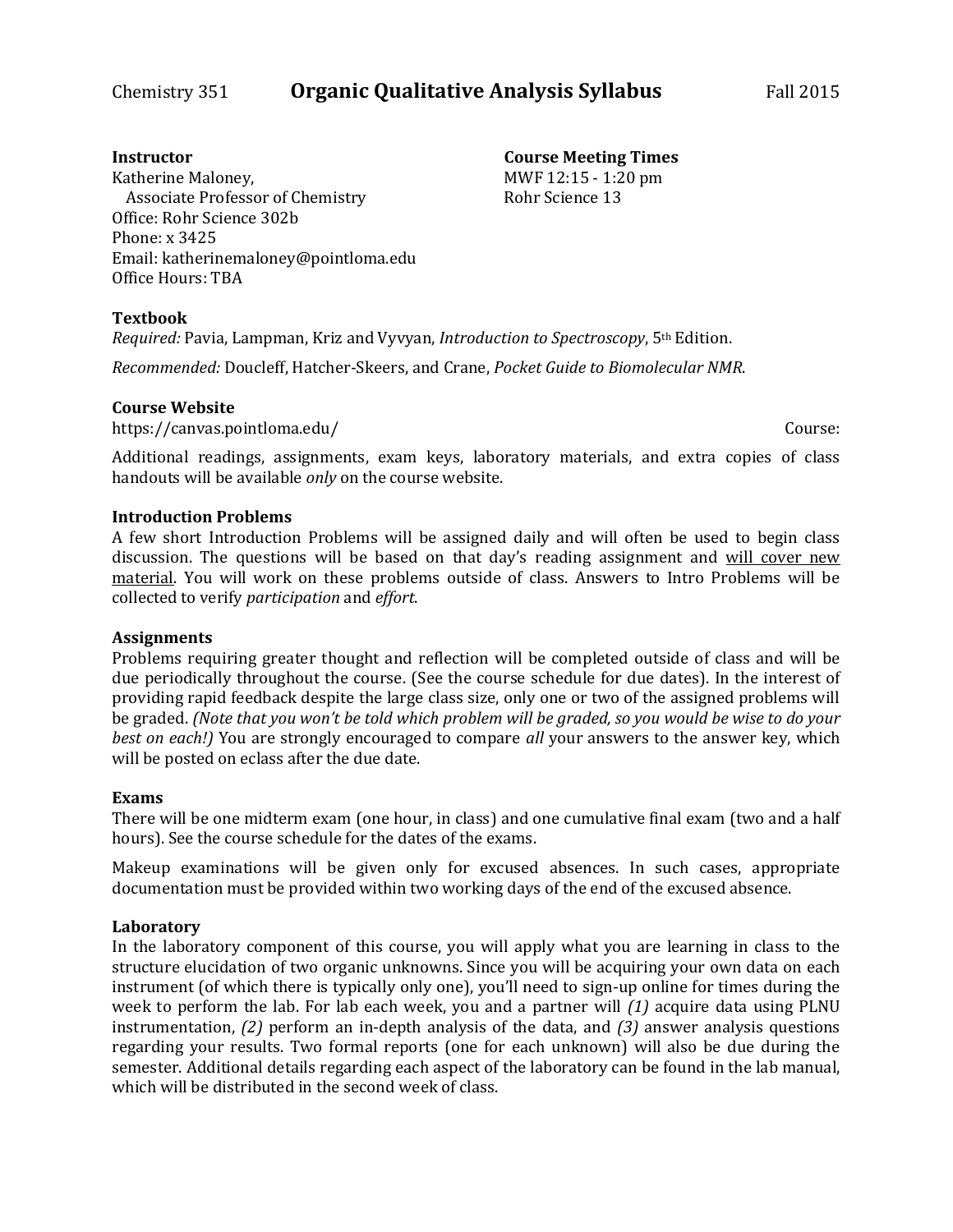#### **Attendance**

Regular attendance is absolutely essential to success in Chem 351. Students who miss class for any reason are ultimately responsible for anything covered in that class (including announcements). Students who miss 20% of the total class meetings (4 meetings) may be dropped from the course.

#### **Grades**

Your final grade will be determined as follows:

| <b>Total</b>          | 100% |
|-----------------------|------|
| <b>Final Exam</b>     | 20%  |
| Midterm Exam          | 15%  |
| Laboratory            | 30%  |
| <b>Intro Problems</b> | 15%  |
| Assignments           | 20%  |

#### **Academic Integrity**

All students enrolled in this course are expected to adhere to the highest standards of academic integrity. If you are uncertain of the legitimacy of a particular action, you should contact the course instructor and request clarification.

- Collaboration with other students on problem sets is encouraged, but it is in your interest to ensure that you fully understand the underlying material.
- Intro Problems should be completed before class. Taking notes on the Intro Problems during class is encouraged, but you should clearly indicate which parts were added in class, for example, using a different color pen.
- You must adhere to proper use of sources in laboratory reports. If you restate an *original idea* from a source in your own words, you must cite that source. If you use *wording* from a source, you must cite the source *and* put the borrowed wording in quotation marks. Failure to do so is plagiarism; it is both illegal and unethical, and is grounds for a failing grade.
- Use of any unauthorized aids on exams is prohibited. Any cases of cheating will be prosecuted to the full extent of university policy.
- Assignments and exams from this course may not be committed to dorm repositories or otherwise be used to help future students.

#### **Academic Accommodations**

While all students are expected to meet the minimum academic standards for completion of this course as established by the instructor, students with disabilities may require academic accommodations. At Point Loma Nazarene University, students requesting academic accommodations must file documentation with the Disability Resource Center (DRC), located in the Bond Academic Center. Once the student files documentation, the Disability Resource Center will contact the student's instructors and provide written recommendations for reasonable and appropriate accommodations to meet the individual needs of the student. This policy assists the university in its commitment to full compliance with Section 504 of the Rehabilitation Act of 1973, the Americans with Disabilities (ADA) Act of 1990, and ADA Amendments Act of 2008, all of which prohibit discrimination against students with disabilities and guarantees all qualified students equal access to and benefits of PLNU programs and activities.

**Program Learning Outcomes:** CHEM PLO 2 (NMR) will be assessed directly by faculty laboratory instructors' observation of students' use of instruments.